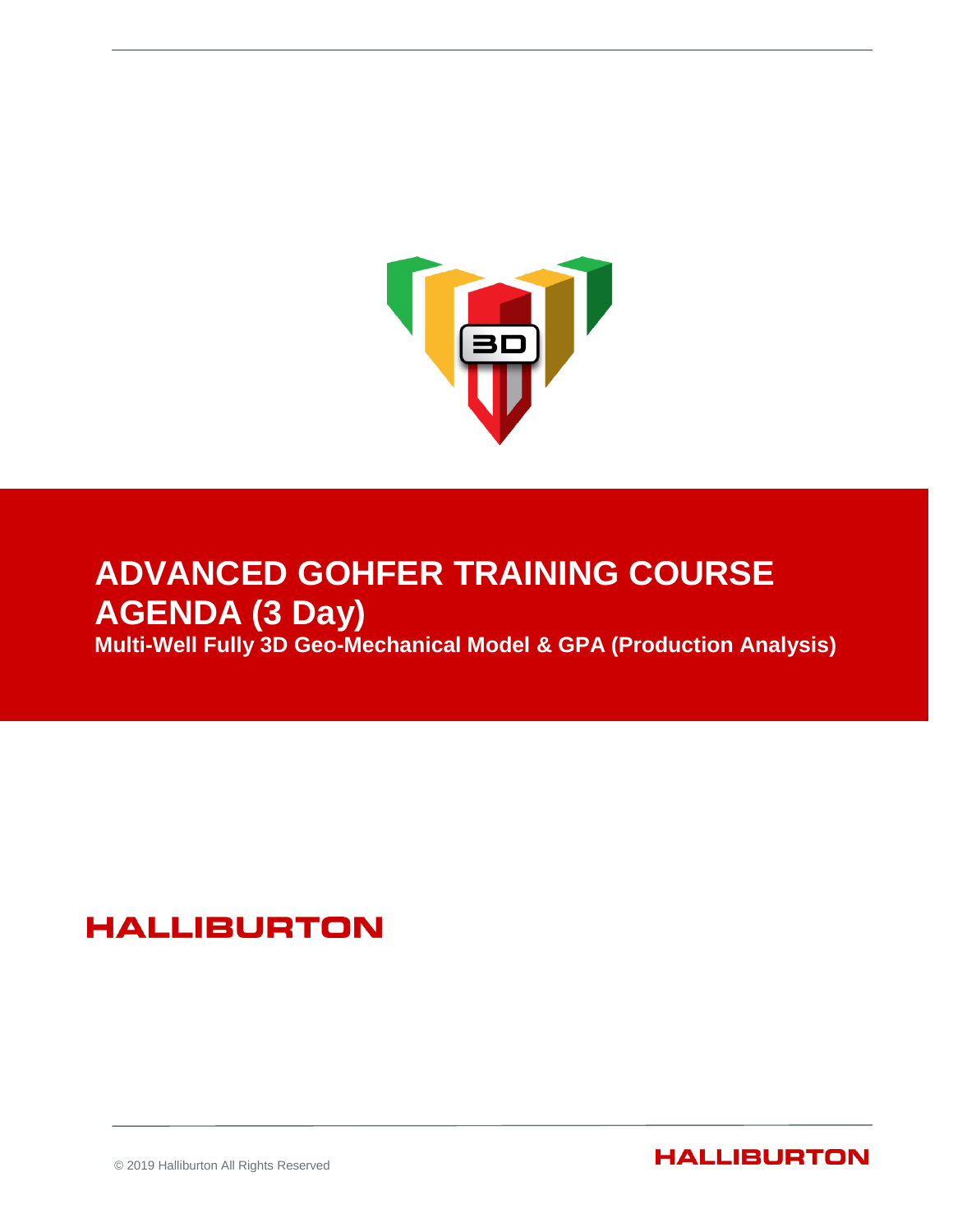# **ADVANCED GOHFER TRAINING COURSE AGENDA (3 Day)**



Multi-Well Fully 3D Geo-Mechanical Model & GPA

**Objective:** This course is intended for **EXPERIENCED GOHFER USERS ONLY**. This course will discuss and demonstrate the GOHFER 3D Multi-Well Fully 3D Geo-Mechanical Model and GOHFER Production Analysis (GPA). This course assumes the students have received previous GOHFER training and are proficient with the current customer version. Basic/beginner topics and other modules will not be covered.

#### **Day 1: - Introductions**

#### **Discussion - Unconventional Reservoirs and Horizontal Well Stimulation**

- Selection of stimulation designs
- **Transverse or Longitudinal fracs**
- Achieving diversion and placement
- Treating pressures and breakdown efficiency

#### **GOHFER 3D Software – Multi-Well Fully 3D GeoModel**

**3D Example 1 – Multi-Well Model w/ Reference Logs only (No Geologic Model)**

- Site & Well Location Entry
- Log Processing & Integration
- **Grid Setup & Map View**

#### **3D Example 2 – Add 2D Surface Map to Previous Example**

Grid Setup & Map View

#### **3D Example 3 – Add 3D Geologic Model to Previous Example**

- **Create Core to Replace Reference LAS**
- LAS Mapping from Core (Full 3D Distribution vs. Reference LAS (Layer Cake)
- Import Geologic Model / Requirements<br> **Offset Depletion / Well Bashing**
- Offset Depletion / Well Bashing
- Zipper frac simulations

#### **Day 2: - Continue GOHFER 3D Software – Multi-Well Fully 3D GeoModel**

#### **Fully 3D Geo-Model Example**

Individual Multi-Well Fully 3D GeoModel Class Exercise

#### **Discussion - Predicting Final Fracture Conductivity, Cleanup and Production**

- Traditional Conductivity Estimates
- Polymer Concentration during Leakoff and Closure
- **Degradation and Half Life of Various Breakers**
- **Proppant Crushing by Uneven Loading<br>• Non-Darcy Flow Mechanisms**
- Non-Darcy Flow Mechanisms
- **Relative permeability and Multiphase Flow**
- **Combined Effects of Multi-phase and Non-Darcy Flow**
- Damage and Cleanup processes
- Case History: Created versus effective frac length

#### **Day 3: - GOHFER Software – (GPA) GOHFER Production Analysis**

- Decline Analysis
- Type Curve Analysis

#### **Wrap Up - Summary and Conclusions**

### **HALLIBURTON**